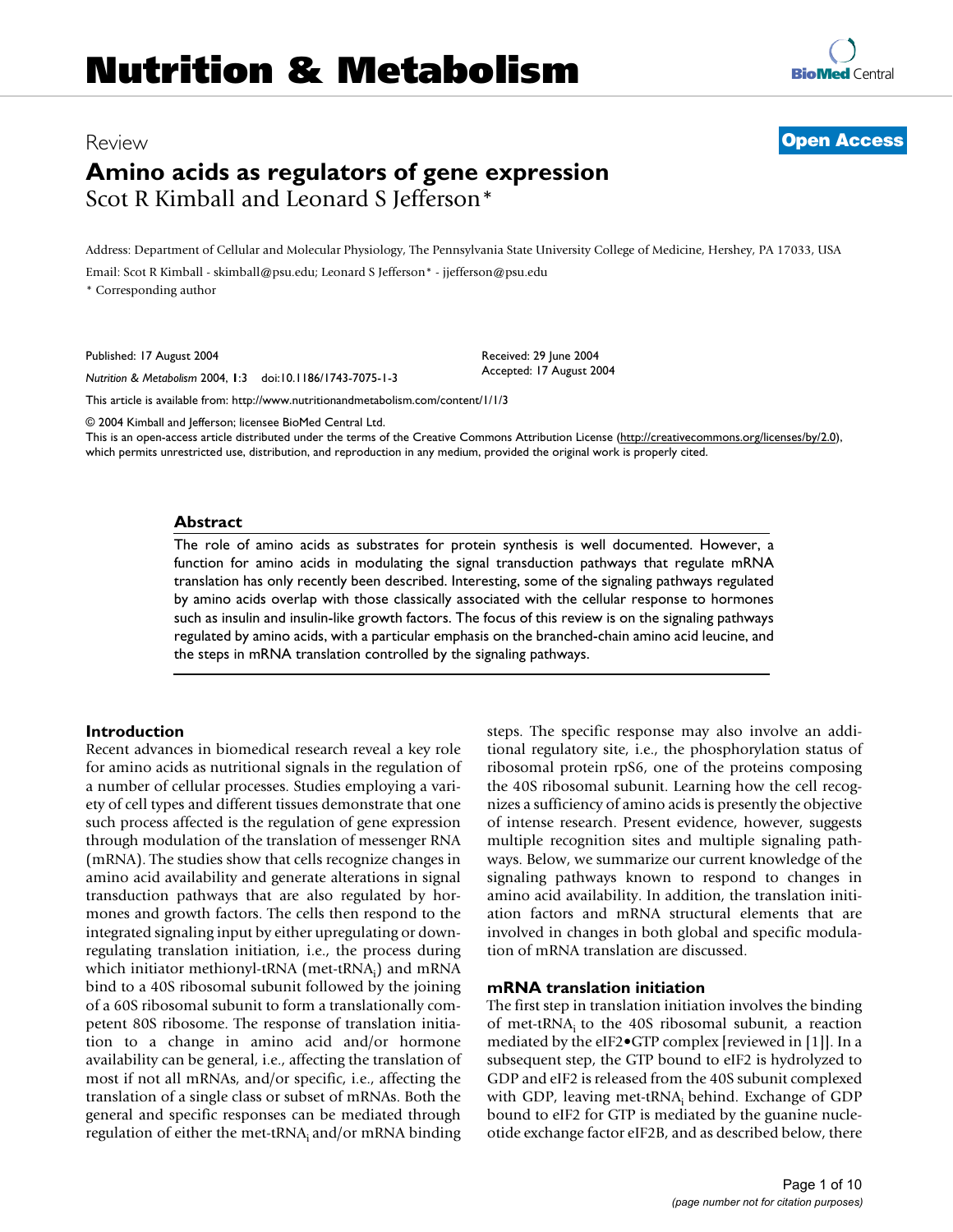are at least three known mechanisms for modulating eIF2B activity in vivo.

The second step in translation initiation involves the binding of mRNA to the 40S ribosomal subunit containing the eIF2 $\bullet$ GTP $\bullet$ met-tRNA<sub>i</sub> complex and eIF3 [1]. The protein that mediates this step is a heterotrimeric complex referred to as eIF4F which consists of the initiation factors eIF4A, eIF4E, and eIF4G. eIF4A is an RNA helicase that serves to unwind secondary structure in the 5'-untranslated region (5'-UTR) of the mRNA, allowing the 40S ribosomal subunit to migrate from the 5'-m7GTP cap to the AUG start codon. The helicase activity of eIF4A is stimulated by eIF4B and eIF4H. eIF4E binds to the m7GTP cap at the 5'-end of the mRNA and thus plays a crucial role in the binding of the mRNA to the ribosome. eIF4G is a scaffolding protein that binds to eIF4A, eIF4E, and eIF3. Thus, eIF4G is a molecular bridge that links the mRNA, which is bound by eIF4E, to the 40S ribosomal subunit, which is bound by eIF3. Assembly of the eIF4F complex is regulated in part through the reversible association of eIF4E with the translational repressors, eIF4E-binding proteins 4E-BP1, 4E-BP2, and 4E-BP3. The domain on eIF4E to which eIF4G binds overlaps with the binding domain for the 4E-BPs, such that either eIF4G or 4E-BP can bind to eIF4E, but both cannot bind at the same time. Thus, association of eIF4E with a 4E-BP precludes the binding of mRNA to the 40S ribosomal subunit by preventing the binding of the eIF4E•mRNA complex with eIF4G. Association of eIF4E with the 4E-BPs is regulated by phosphorylation of 4E-BP, whereby hypophosphorylated 4E-BPs bind to eIF4E but the hyperphosphorylated proteins do not.

# **Regulation of mRNA translation through Phosphorylation of eIF2 or eIF2B**

Of the three known mechanisms for regulating eIF2B activity, the best characterized involves phosphorylation of eIF2 on Ser51 of its  $\alpha$ -subunit. Phosphorylation of eIF2 $\alpha$  converts eIF2 from a substrate into a competitive inhibitor of eIF2B and represses the translation of most mRNAs, but paradoxically enhances the translation of mRNAs containing multiple upstream open reading frames (uORF) and internal ribosome entry sites (IRESs). Phosphorylation of eIF2 $\alpha$  is mediated by any of four known eIF2α kinases in mammalian cells: the mammalian ortholog of the yeast general control non-derepressing kinase-2 (mGCN2), the heme-regulated inhibitor (HRI), the protein kinase dsRNA-activated (PKR), and the PKR-like endoplasmic reticulum kinase [PERK, reviewed in [2]] (Fig. 1). In both cells in culture [e.g. [3]] and livers perfused in situ [4], deprivation of single essential amino acids promotes phosphorylation of eIF2 $\alpha$  with a concomitant inhibition of eIF2B. The phosphorylation of eIF2 $\alpha$ that occurs in vivo [5], in perfused rat liver [6], and in cells

in culture [7] in response to altered amino acid availability is mediated by the eIF2 $\alpha$  protein kinase referred to as mGCN2. In yeast deprived of amino acids, uncharged tRNA accumulates and binds to a domain on Gcn2p that exhibits sequence homology to histidyl-tRNA synthetase resulting in its activation [reviewed in [5]]. In fasted rats, feeding a meal containing a complete mixture of essential amino acids stimulates protein synthesis in the liver and skeletal muscle, but has no effect on eIF2 $\alpha$  phosphorylation or eIF2B activity [8]. In contrast, feeding a diet lacking a single essential amino acid results in both an increase in eIF2α phosphorylation and a reduction in eIF2B activity in liver [9], suggesting that an imbalance in plasma concentrations of essential amino acids results in activation of signaling pathways within the liver that result in increased phosphorylation of eIF2α. The enhanced phosphorylation of eIF2 $\alpha$  that occurs in response to an imbalanced amino acid mixture is mediated by the eIF2 $\alpha$  kinase mGCN2, because in mice lacking the kinase, feeding a diet lacking leucine does not promote eIF2α phosphorylation or inhibition of eIF2B [5]. However, the mechanism through which severe amino acid deprivation activates mGCN2 in cells in culture, i.e. accumulation of uncharged tRNA, probably isn't relevant in vivo because plasma amino acids are typically maintained at concentrations well above the  $K<sub>m</sub>$  of the aminoacyl-tRNA synthetases, even during fasting, and therefore significant amounts of uncharged tRNA are unlikely to accumulate. Modulation of eIF2α phosphorylation also occurs in response to changes in the availability of nutrients other than amino acids. For example, either hypoglycemia or hyperglycemia promotes eIF2α phosphorylation. Hypoglycemia is thought to activate the endoplasmic reticulum-associated eIF2 $\alpha$  kinase termed PERK through induction of the ER stress response [[10\]](#page-7-0). However, the kinase that phosphorylates eIF2α in response to hyperglycemia is unknown. In vivo, the transient hypoglycemia that occurs shortly after birth results in altered translation of mRNAs encoding several transcription factors such as C/EBPβ that induce the transcription of a number of genes involved in gluconeogenesis and glucose storage such as PEPCK, glucose-6 phosphatase, pyruvate carboxylase, and glycogen synthetase [11]. A recent study using mice containing a homozygous mutation in the gene encoding eIF2 $\alpha$  that replaces Ser51 with an unphosphorylatable Ala residue (eIF2S51A) demonstrated that phosphorylation of eIF2α is a critical component in the response of the newborn to hypoglycemia [12]. Thus, in neonatal eIF2S51A mice, the activity of PEPCK in the liver is significantly reduced compared to wildtype mice and its induction immediately after birth is severely attenuated. The mechanism through which eIF2α phosphorylation might promote induction of PEPCK gene transcription is as yet unexplored, but has been postulated to be a consequence of altered translation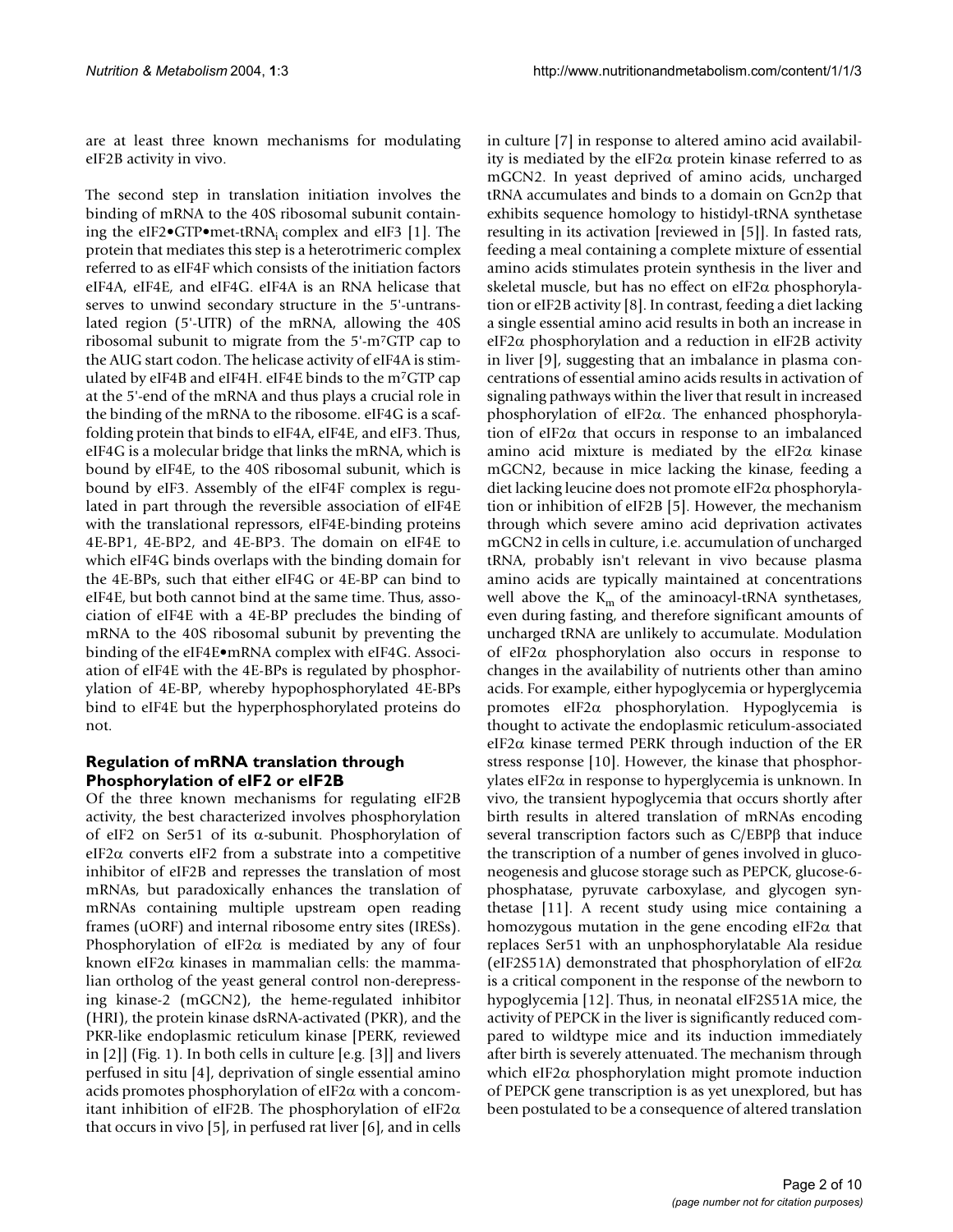

## **Figure 1**

Regulation of eIF2α phosphorylation. Phosphorylation of eIF2α is mediated by four known protein kinases that are regulated by diverse cellular stresses. Phosphorylation of eIF2α inhibits eIF2B which can have both general and specific effects on mRNA translation as described in detail in the text.

of mRNAs encoding specific transcription factors, e.g. C/ EBP $α$  and  $C/EBPβ$ .

HRI was first identified in rabbit reticulocytes and shown to be activated in response to hyperoxia and iron and heme deficiency [13]. Subsequent studies have shown that HRI is also expressed in multiple tissues and is activated by heavy metals and nitric oxide (NO). In fact, NO binds directly to HRI [14]. Because non-erythroid cells seldom experience large fluctuations in heme content, it has been suggested that NO may be a principle regulator of HRI in such cells [14].

PKR is a ubiquitously expressed serine-threonine protein kinase that is activated by double-stranded RNA and is induced by interferon [reviewed in [15]]. PKR is also activated by lipopolysaccharide and cytokines such as IL-1 and TNF- $\alpha$ , and is a key component of the proinflammatory response to bacterial infection. It is a potent inhibitor of cell growth when over-expressed in yeast, mammalian,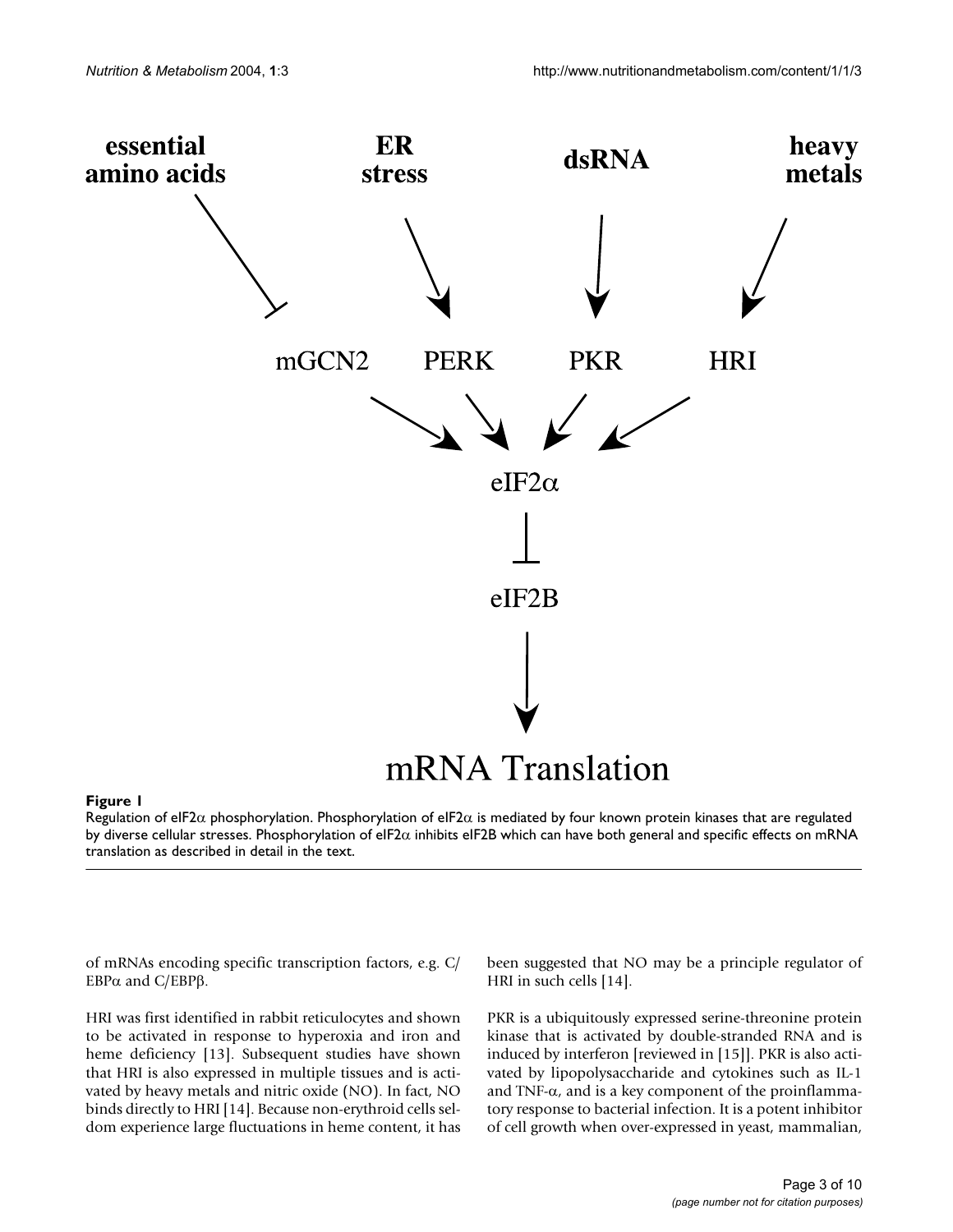or insect cells, an effect that is mediated by eIF2 $\alpha$  phosphorylation because co-expression of a non-phosphorylatable eIF2 $\alpha$  prevents the growth repressive effect [16]. Unlike the other three eIF2 $\alpha$  kinases, eIF2 $\alpha$  is not the only substrate for PKR; for example, PKR is reported to phosphorylate the regulatory subunit of protein phosphatase 2A [17]. PKR also binds to the IκB kinase complex and is involved in NF-κB signaling.

In addition to changes in eIF2α phosphorylation, eIF2B activity can be altered through changes in expression of the catalytic ε-subunit. Knockdown of the catalytic ε-subunit using  $RNA<sub>i</sub>$  essentially halts cell growth and triggers apoptosis [18]. In contrast, overexpression of eIF2Bε, as occurs in many transformed cells, results in increased growth [19]. Because the ε-subunit alone is not inhibited by phosphorylated eIF2, overexpression of eIF2Bε provides a means of enhancing mRNA translation under stress conditions that promote eIF2α phosphorylation. The mechanism(s) through which eIF2Bε expression is regulated are unknown, but our laboratory has found that a preferential increase in eIF2Bε expression occurs in response to acute resistance exercise and is blocked by pretreatment with rapamycin, a specific inhibitor of the mammalian target of rapamycin (mTOR) (unpublished observation). Because both nutrients and growth-promoting hormones stimulate the mTOR signal transduction pathway (see the next section for further discussion of mTOR signaling), it is tempting to speculate that expression of eIF2Bε might be enhanced by such stimuli.

The guanine nucleotide exchange activity of eIF2B may also be subject to regulation through phosphorylation of its ε-subunit. In vitro, at least four kinases phosphorylate eIF2Bε including casein kinases (CK)-I and -II, glycogen synthase kinase (GSK)-3, and DYRK. Phosphorylation of eIF2Bε by either CK-I [20] or CK-II [20,21] reportedly stimulates the activity of eIF2B, although this conclusion has been questioned by another group [22]. Whether or not phosphorylation by GSK-3 alters the activity of eIF2B is likewise controversial. One study [20] reports that phosphorylation by GSK-3 has no direct effect on eIF2B activity, even though phosphorylation by GSK-3 prevents the subsequent phosphorylation, and thus activation, by CK-I. In contrast, other studies suggest that phosphorylation of Ser535 in rat eIF2Bε (Ser540 in the human sequence) by GSK-3 is required, but not sufficient, for inhibition of eIF2B activity by insulin [23].

# **Regulation of mRNA translation through downstream targets of the mTOR signaling pathway**

The protein kinase mTOR is a common intermediate in both nutrient and hormone signal transduction pathways (Fig. [2\)](#page-4-0). Signaling through mTOR is enhanced by nutrients and anabolic hormones, such as insulin or IGF-I [24,25], and repressed by elevation of cAMP [25-27] or activation of AMPK [28-30], suggesting that one function of mTOR is to integrate the anabolic response to nutrients and insulin and the catabolic response to counter-regulatory hormones, such as glucagon. However, mTOR may not be a direct target of nutrient and hormone signaling. Instead, a number of recent studies have identified TSC1•TSC2 as a potential branch point in the nutrient, insulin, and AMPK signaling pathways to mTOR [31,32]. The results of these studies support a model wherein insulin and leucine would repress the inhibitory action of TSC1•TSC2 on mTOR signaling whereas glucagon would stimulate it. In this model, insulin stimulates signaling to mTOR through Akt-mediated phosphorylation of TSC2. Leucine would also modulate signaling through mTOR through the TSC1•TSC2 complex. However, the mechanism through which leucine signals to TSC1•TSC2 is unknown, but is distinct from Akt. Leucine may also modulate signaling through mTOR by altering the association of the kinase with one or more regulatory proteins, such as the regulatory associated protein of mTOR (raptor) and G protein β-subunit-like protein (GβL). In the paragraphs that follow, the evidence supporting these various mechanisms for regulating mTOR is discussed.

The activity of mTOR toward downstream targets such as 4E-BP1 and S6K1 is controlled in part through the interaction of mTOR with the regulatory proteins raptor and GβL. Evidence linking raptor with nutrient signaling through mTOR is provided by studies wherein raptor expression was downregulated using siRNA [33,34]. In such studies, leucine-induced phosphorylation of S6K1 is greatly repressed to an extent similar to that observed in cells in which mTOR expression is reduced. In part, leucine may modulate signaling through mTOR by altering the stability of the mTOR•raptor complex. In this regard, in one study the stability of the mTOR•raptor complex was found to be enhanced in cells subjected to amino acid deprivation [33]. However, a study by another group [35] failed to observe a change in binding of raptor to mTOR in cells starved for amino acids. In part, this discrepancy may be explained by the identification of GβL as a second mTOR-interacting protein [34]. Like raptor, GβL has been shown to co-immunoprecipitate with mTOR [34]. GβL is a positive regulator of mTOR because co-expression of GβL with mTOR results in greatly increased kinase activity of mTOR toward 4E-BP1 and S6K1 compared to expression of mTOR alone [34]. Moreover, reducing GβL expression using siRNA represses leucine- and serum-induced phosphorylation of S6K1 [34], suggesting that GβL is involved in hormone and amino acid signaling though mTOR. Importantly, GβL is necessary for leucine-mediated changes in mTOR•raptor association. In cells deprived of leucine, the binding of both raptor and GβL is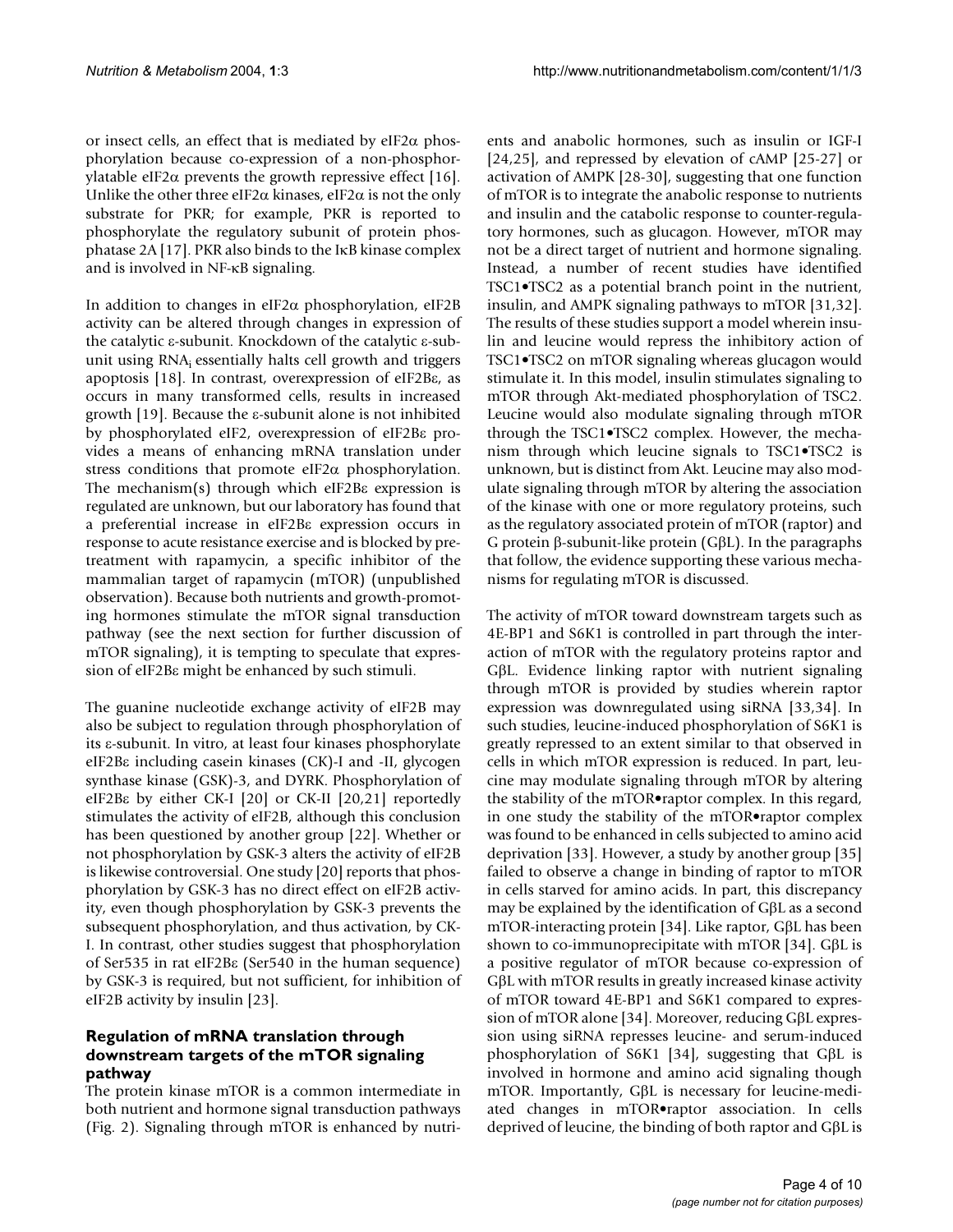<span id="page-4-0"></span>

#### **Figure 2**

Regulation of the mTOR signaling pathway. The mTOR signaling pathway is controlled through various upstream kinases (e.g. AMPK, AKT, and MK2) that converge on the tuberous sclerosis complex, TSC1•TSC2. TSC2 is a GTPase-activator protein for Rheb which is a positive effector of signaling through mTOR. mTOR signals to downstream targets such as 4E-BP1 and S6K1 as a complex with the regulatory proteins raptor and GβL as described in detail in the text.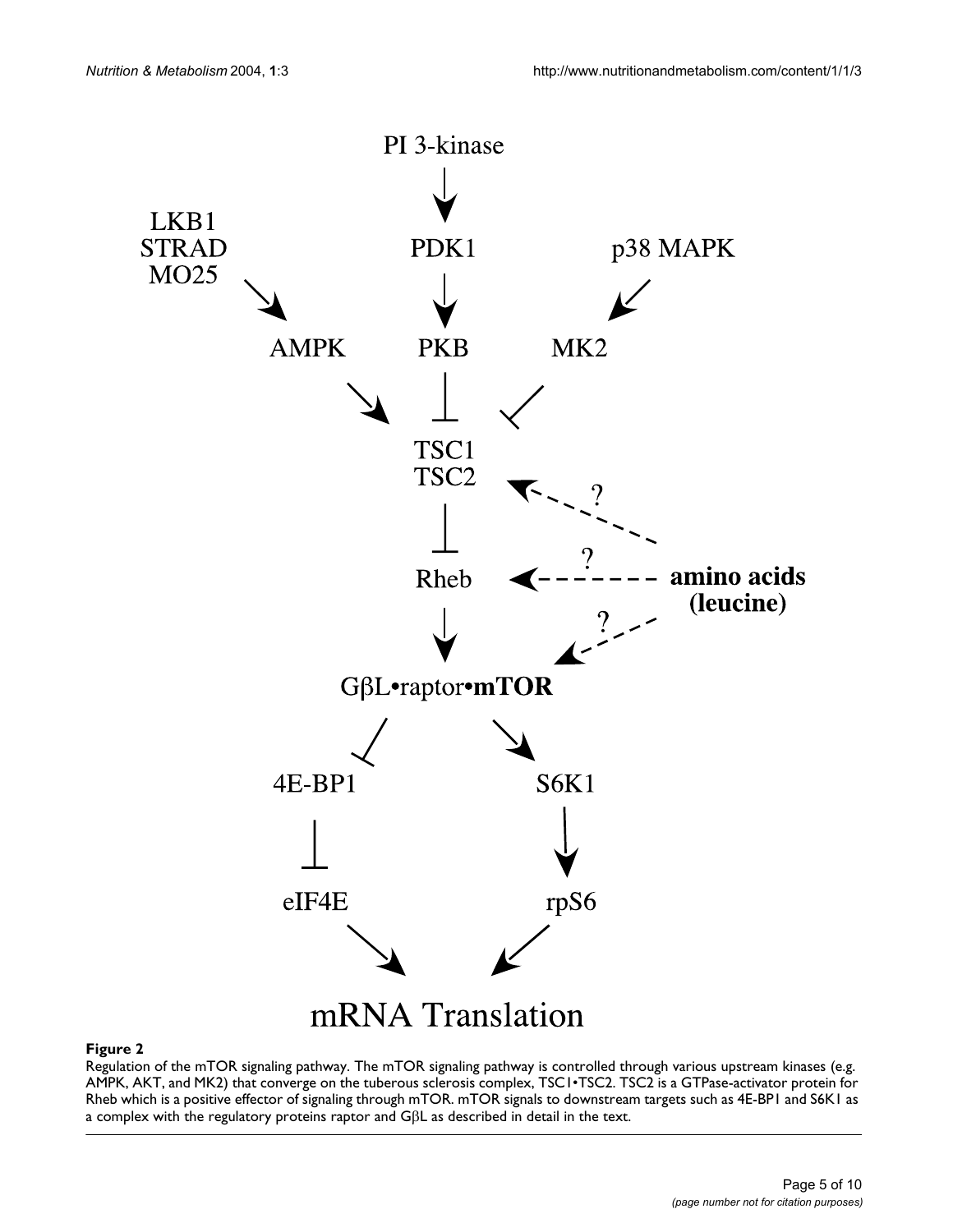high and readdition of leucine to leucine-deprived cells decreases the amount of raptor, but not GβL, associated with mTOR [34]. However, leucine-induced changes in mTOR•raptor association requires GβL, suggesting that the binding of GβL to mTOR renders the binding of raptor to mTOR sensitive to changes in amino acid availability.

The most proximal upstream protein that has been identified in the mTOR signaling pathway is the Ras homolog enriched in brain (Rheb). Rheb is a small G protein that enhances phosphorylation of S6K1, rpS6, and 4E-BP1 in an mTOR-dependent fashion when overexpressed [reviewed in [31,36]]. Moreover, in cells overexpressing Rheb, S6K1 phosphorylation is maintained during starvation for amino acids, suggesting that Rheb is involved in transducing signals from amino acids through mTOR [37,38]. Rheb activity is controlled in part by a GTPase activating protein (GAP) referred to as TSC2 or tuberin. TSC2, and its binding partner TSC1 (a.k.a. harmartin) were originally identified as the product of two genes that are causative in the autosomal dominant syndrome tuberous sclerosis [reviewed in [39-43]]. Mutations in either gene are associated with the widespread development of benign growths in multiple organs and tissues, suggesting that the normal role of these proteins is to restrict cell size and proliferation. This idea has been confirmed in studies in which the Drosophila orthologs of TSC1 and TSC2, dTsc1 and dTsc2, respectively, were shown to function in a complex that acts downstream of AKT but upstream of Drosophila TOR (dTOR) to restrict cell growth and proliferation [44-46]. Studies in both Drosophila [47] and mammalian cells [48] have implicated TSC1 and TSC2 in amino acid signaling through TOR. In Drosophila, downregulated expression of either protein causes cells to become resistant to amino acid deprivation [47]. Thus, S6K phosphorylation is largely maintained during amino acid starvation in cells with reduced expression of either dTsc1 or dTsc2 [47]. Similarly, in mammalian cells lacking either TSC1 or TSC2, S6K1 phosphorylation is resistant to amino acid deprivation [49]. Moreover, in mammalian cells in culture, co-overexpression of TSC1 and TSC2 prevents amino acid-dependent activation of S6K1 [48]. Together, these studies strongly suggest that TSC1 and TSC2 are required for amino acid induced signaling through mTOR.

The mechanism(s) involved in the regulation of TSC2 GAP activity are poorly understood, but likely involve phosphorylation of the protein by multiple upstream protein kinases. For example, TSC2 has been shown to be directly phosphorylated by AKT on multiple serine and threonine residues and phosphorylation by AKT represses the inhibitory action of the TSC1/TSC2 complex on signaling through mTOR to 4E-BP1 and S6K1 [50-53]. Likewise, phosphorylation of TSC2 by the MAP kinase

regulated protein, MK2, reportedly inhibits TSC2 and leads to activation of mTOR [54]. In contrast, phosphorylation by the AMP-activated protein kinase (AMPK) on distinct residues activates TSC2 and results in repressed signaling through mTOR, suggesting that the GAP activity of TSC2 is enhanced by AMPK [55]. Until recently, the kinase that regulates AMPK was unknown. However, a recent study reports that LKB1 phosphorylates AMPK on the activating residue, Thr172, and likely represents an authentic AMPK kinase [56]. LKB1 was originally identified as a tumor suppressor that functions to limit cell growth, and is ubiquitously expressed in mammalian tissues [57,58]. Alone, LKB1 does not phosphorylate AMPK, but when complexed with two adapter proteins, STRAD and MO25, it exhibits potent AMPK activity [56]. Two isoforms (α and β) of each protein exist in human cells, and the complex of LKB1 with the α-isoform of each protein, i.e. LKB1•STRADα•MO25α, exhibits greater AMPK kinase activity compared to other permutations of the complex [56]. In addition to enhancing its AMPK kinase activity, STRAD and MO25 also target LKB1 to the cytoplasm; LKB1 normally is found primarily in the nucleus [59]. LKB has multiple phosphorylation sites and mutation of either Thr336 or Ser431 prevents LKB1 from inhibiting cell growth [\[60](#page-8-0)]; Thr336 is an autophosphorylation site, whereas Ser431 is phosphorylated by both PKA and p90<sup>rsk</sup> [61]. These studies provide a possible mechanism by which glucagon might downregulate mTOR activity, i.e. phosphorylation of LKB1 by PKA might repress the AMPK kinase activity of LKB1. However, such an idea is still speculative at this point as the effect of LKB1 phosphorylation by PKA on its ability to phosphorylate AMPK has yet to be investigated.

# **mRNA cis-acting elements mediating translational control**

Changes in translation initiation can manifest as either altered translation of most or all mRNAs (i.e. global changes) or as altered translation of mRNAs encoding specific proteins. The mRNAs that encode proteins whose expression are specifically regulated through changes in mRNA translation (as opposed to changes in global mRNA translation) typically have one or more structural elements within the 5'-untranslated region (5'-UTR) that mediate translational control. Examples of such elements include multiple upstream open reading frames (uORF), internal ribosome entry sites (IRES), highly structured 5'- UTRs, terminal oligopyrimidine (TOP) tracts immediately downstream of the 5'-m7GTP cap, and binding domains for specific regulatory proteins (e.g. the iron-responsive element in the ferritin mRNA). Each of these elements serves to modulate the translation of a subset of mRNAs in response to various stimuli. For example, uORF elements repress the translation of most mRNAs under normal growth conditions. The translation of mRNAs bearing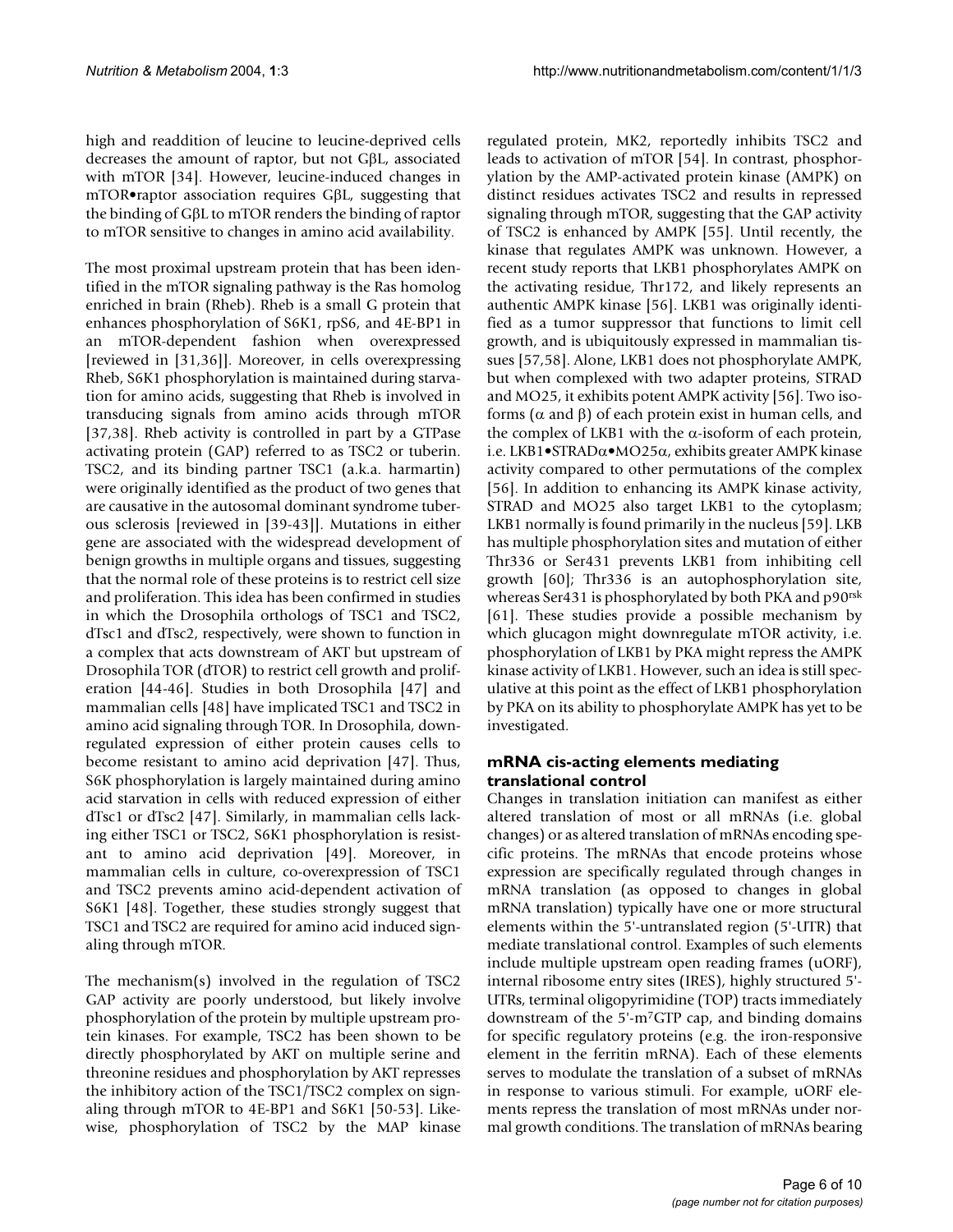multiple uORFs is paradoxically enhanced in response to phosphorylation of the α-subunit of eIF2, an event that is associated with repressed translation of most mRNAs. The mechanism through which eIF2α phosphorylation enhances the translation of mRNAs containing multiple uORFs is complex and involves inhibition of the guanine nucleotide exchange activity of a second translation initiation factor, eIF2B, by phosphorylated eIF2. Examples of enhanced translation of mRNAs containing uORFs concomitant with eIF2α phosphorylation include the induction of the transcription factors ATF4 in mouse embryo fibroblasts deprived of amino acids (5) and CD36 in response to hyperglycemia (6) and the induction of the cationic amino acid transporter (CAT-1) in response to deprivation of amino acids [62] or glucose [63]. However, although enhanced translation of mRNAs with uORF sequences has been demonstrated in yeast and in cell lines, a similar phenomenon has not been demonstrated in an intact tissue.

A second 5'-UTR structure that allows preferential translation when eIF2 $\alpha$  is phosphorylated is an IRES. An IRES allows the ribosome to bind to an internal site in the 5'- UTR and bypass the normal route of association with the mRNA, i.e. binding to the 5'-cap structure [reviewed in [64,65]]. The best characterized IRES-containing mRNA that is regulated by eIF2 phosphorylation is that encoding CAT-1 [62]. Like many IRES-containing mRNAs, the 5'- UTR of the CAT-1 mRNA has both an IRES and uORFs, and both elements are required for optimal regulation of CAT-1 mRNA translation. Thus, translation of an uORF adjacent to the IRES promotes a rearrangement of the IRES structure, resulting in its activation. However, this mechanism alone is unlikely to account completely for the enhanced translation of the CAT-1 mRNA because enhanced CAT-1 synthesis is delayed several hours after induction of eIF2 $\alpha$  phosphorylation, suggesting that synthesis of another protein might be required for translation of the CAT-1 mRNA. Proteins that bind to IRES elements and modulate their function are referred to as IRES-transacting factors (ITAFs). Although poorly characterized, it has been suggested that ITAFs function as RNA chaperones that, upon binding to the IRES, promote refolding of the domain into the correct structure for 40S ribosome binding. Examples of ITAFs include the polypyrimidine tract binding protein (PTB) and upstream of N-ras (unr) that activate the Apaf-1 IRES [66].

Although eIF2α phosphorylation is one mechanism for enhancing the translation of mRNAs containing an IRES element(s), it is not unique. For example, during apoptosis or infection by certain types of viruses, eIF4G is cleaved. The normal function of eIF4G is to assemble the translation initiation factors eIF4A and eIF4E and the poly(A) binding protein into a complex that mediates the

binding of mRNA to the 40S ribosomal subunit. Cleavage of eIF4G during apoptosis or viral infection separates the binding domain for PABP and the mRNA cap binding protein, eIF4E, from the domains that bind eIF4A and allow ribosome attachment (referred to as the middle fragment of eIF4G or M-FAG). A recent study reported that M-FAG generated in etoposide-treated cells M-FAG promotes the preferential translation of certain, but not all, IRES-containing mRNAs including Apaf-1 and deathassociated protein (DAP)-5 [67]. Moreover, a number of IRES-containing mRNAs are preferentially translated under conditions that promote dephosphorylation or decreased function of eIF4E, for example when eIF4E is associated with one of the eIF4E binding proteins such as 4E-BP1. Thus, IRES function can be regulated through multiple mechanisms.

Another structural element within the 5'-UTR of some mRNAs that is involved in selective mRNA translation is an oligopyrimidine tract, referred to as a TOP sequence, immediately downstream of the 5'-cap structure [68,69]. Messages containing a TOP sequence include those encoding the ribosomal proteins, eukaryotic elongation factors-1A and 2, PABP, and eIF4G; in other words, proteins involved in protein synthesis. Thus, enhanced translation of TOP mRNAs is one mechanism for increasing ribosome biogenesis and the long-term capacity to synthesize protein. In liver of fasted rats, inhibition of mTOR by rapamycin prevents completely the leucine-induced phosphorylation of S6K1 and rpS6 as well as the increased association of TOP mRNAs with polysomes, suggesting an important role for S6K1 activation in the regulation of TOP mRNA translation [70]. Similarly, rapamycin prevents the feeding-induced increase in S6K1 phosphorylation in liver and skeletal muscle of neonatal pigs [71]. However, recent studies [72-74] suggest that activation of S6K1 may not be the only mechanism for enhancing translation of TOP mRNAs, although possible alternatives have not been identified.

Most mRNAs that are efficiently translated, e.g. GAPDH and β-actin, have 5'-UTRs that are short  $\left($  <200 nt), have a low content of G and C residues, and are relatively unstructured [75]. In contrast, other mRNAs contain long, highly-structured 5'-UTRs. It isn't surprising that in order for the 40S ribosome to reach the AUG start codon of mRNAs with highly-structured 5'UTRs, the RNA helicase activity of eIF4A is essential. However, the results of a recent study suggest that both eIF4A and the eIF4A enhancer eIF4B are required for optimal translation of most mammalian mRNAs, including those such as the βactin mRNA [76]. Although little is known about the mechanism(s) through which eIF4A and eIF4B might be regulated, eIF4B is phosphorylated on Ser422 in vitro by S6K1 and leucine-deprivation of cells in culture promotes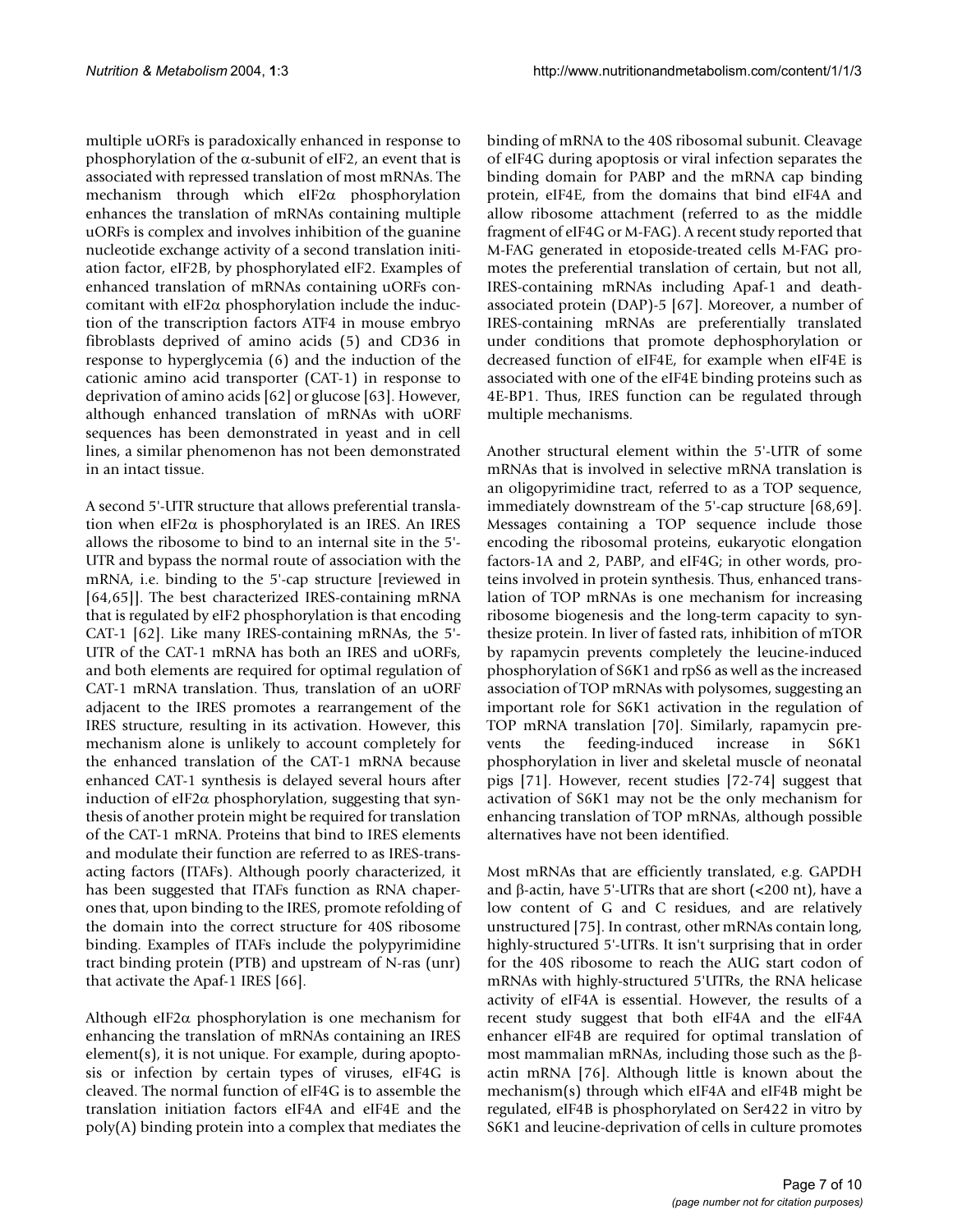dephosphorylation of eIF4B [77]. Thus, eIF4B phosphorylation by S6K1 provides a possible link between hormone and nutrient signaling through mTOR and eIF4A/ eIF4B function.

Secondary structure may also function as a cis-acting regulatory element through the binding of specific trans-acting factors. A well-characterized example of such regulation is the modulation of ferritin and δ-aminolevulinate (ALA) synthase mRNA translation in response to changes in iron availability [78]. Both the ferritin and ALA synthase mRNAs contain hairpin structures near the 5' end of their mRNAs, termed an iron-responsive element (IRE), that specifically binds to the IRE-binding proteins IRP1 and IRP2. Low intracellular iron enhances the IRE binding activity of IRP1 and the stability of IRP2 allowing them to bind to the IRE structure and stabilize it. Because of its proximity to the 5'-cap structure, the IREIRP1/2 complex blocks the binding of the 40S ribosome to the mRNA, thereby preventing translation of the ferritin and ALA synthase mRNAs.

# **Conclusions**

Nutrients, and in particular certain amino acids, play important roles in the control of gene expression through their ability to modulate the initiation phase of mRNA translation. All essential amino acids have the potential to globally regulate mRNA translation through the eIF2 $\alpha$ kinase mGCN2. In addition, changes in eIF2 $\alpha$  phosphorylation can selectively modulate the translation of mRNAs encoding particular proteins if the 5'UTR of the mRNA contains uORFs and/or IRES elements. Selective control of mRNA translation can also occur through changes in signaling through mTOR. Activation of S6K1 by mTOR leads to phosphorylation of rpS6 and eIF4B which is thought to promote preferential translation of TOP mRNAs and mRNAs with highly structured 5'-UTRs, respectively. In addition, mTOR phosphorylates the eIF4E binding proteins leading to enhanced assembly of the eIF4F complex. In combination with eIF4B phosphorylation, enhanced eIF4F assembly leads to preferential translation of mRNAs with highly structured 5'-UTRs. Although other amino acids have been shown to increase signaling through mTOR, leucine is arguably the most potent of the amino acids in activating the pathway.

## **Authors' contributions**

Both authors contributed equally to the writing of this manuscript.

## **Competing interests**

None declared.

## **Acknowledgements**

The studies described in this article that were performed in the laboratories of the authors were supported by research grants DK13499 and DK15658 from the National Institutes of Health.

#### **References**

- Sonenberg N, Dever TE: [Eukaryotic translation initiation fac](http://www.ncbi.nlm.nih.gov/entrez/query.fcgi?cmd=Retrieve&db=PubMed&dopt=Abstract&list_uids=10.1016/S0959-440X(03)00009-5)**[tors and regulators](http://www.ncbi.nlm.nih.gov/entrez/query.fcgi?cmd=Retrieve&db=PubMed&dopt=Abstract&list_uids=10.1016/S0959-440X(03)00009-5)[.](http://www.ncbi.nlm.nih.gov/entrez/query.fcgi?cmd=Retrieve&db=PubMed&dopt=Abstract&list_uids=12581660)** *Current Opinion in Structural Biology* 2003, **13:**56-63.
- 2. Dever TE: **[Gene-specific regulation by general translation](http://www.ncbi.nlm.nih.gov/entrez/query.fcgi?cmd=Retrieve&db=PubMed&dopt=Abstract&list_uids=10.1016/S0092-8674(02)00642-6) [factors](http://www.ncbi.nlm.nih.gov/entrez/query.fcgi?cmd=Retrieve&db=PubMed&dopt=Abstract&list_uids=10.1016/S0092-8674(02)00642-6)[.](http://www.ncbi.nlm.nih.gov/entrez/query.fcgi?cmd=Retrieve&db=PubMed&dopt=Abstract&list_uids=11909525)** *Cell* 2002, **108:**545-556.
- 3. Kimball SR, Horetsky RL, Jefferson LS: **[Implication of eIF2B](http://www.ncbi.nlm.nih.gov/entrez/query.fcgi?cmd=Retrieve&db=PubMed&dopt=Abstract&list_uids=10.1074/jbc.273.47.30945) [rather than eIF4E in the regulation of global protein synthe](http://www.ncbi.nlm.nih.gov/entrez/query.fcgi?cmd=Retrieve&db=PubMed&dopt=Abstract&list_uids=10.1074/jbc.273.47.30945)[sis by amino acids in L6 myoblasts](http://www.ncbi.nlm.nih.gov/entrez/query.fcgi?cmd=Retrieve&db=PubMed&dopt=Abstract&list_uids=10.1074/jbc.273.47.30945)[.](http://www.ncbi.nlm.nih.gov/entrez/query.fcgi?cmd=Retrieve&db=PubMed&dopt=Abstract&list_uids=9812990)** *J Biol Chem* 1998, **273:**30945-30953.
- 4. Kimball SR, Jefferson LS: **Mechanism of inhibition of peptide chain initiation by amino acid deprivation in perfused rat liver. Regulation involving inhibition of eukaryotic Initiation Factor 2**α **[phosphatase activity.](http://www.ncbi.nlm.nih.gov/entrez/query.fcgi?cmd=Retrieve&db=PubMed&dopt=Abstract&list_uids=1671047)** *J Biol Chem* 1991, **266(3):**1969-1976.
- 5. Kimball SR, Anthony TG, Cavener DR, Jefferson LS: **Nutrient signaling through mammalian GCN2.** *Topic Curr Genet* 2004, **7:**113-130.
- Zhang P, McGrath BC, Reinert J, Olsen DS, Lei L, Gill S, Wek SA, Vattem KM, Wek RC, Kimball SR, *et al.*: **The GCN2 eIF2**α **[kinase](http://www.ncbi.nlm.nih.gov/entrez/query.fcgi?cmd=Retrieve&db=PubMed&dopt=Abstract&list_uids=134046) [is required for adaptation to amino acid deprivation in mice](http://www.ncbi.nlm.nih.gov/entrez/query.fcgi?cmd=Retrieve&db=PubMed&dopt=Abstract&list_uids=134046)[.](http://www.ncbi.nlm.nih.gov/entrez/query.fcgi?cmd=Retrieve&db=PubMed&dopt=Abstract&list_uids=10.1128/MCB.22.19.6681-6688.2002)** *Molec Cell Biol* 2002, **22(19):**6681-6688.
- 7. Harding HP, Novoa I, Zhang Y, Zeng H, Wek RC, Schapira M, Ron D: **[Regulated translation initiation controls stress-induced gene](http://www.ncbi.nlm.nih.gov/entrez/query.fcgi?cmd=Retrieve&db=PubMed&dopt=Abstract&list_uids=10.1016/S1097-2765(00)00108-8) [expression in mammalian cells](http://www.ncbi.nlm.nih.gov/entrez/query.fcgi?cmd=Retrieve&db=PubMed&dopt=Abstract&list_uids=10.1016/S1097-2765(00)00108-8)[.](http://www.ncbi.nlm.nih.gov/entrez/query.fcgi?cmd=Retrieve&db=PubMed&dopt=Abstract&list_uids=11106749)** *Molec Cell* 2000, **6:**1099-1108.
- 8. Yoshizawa F, Endo M, Ide H, Yagasaki K, Funabiki R: **[Translational](http://www.ncbi.nlm.nih.gov/entrez/query.fcgi?cmd=Retrieve&db=PubMed&dopt=Abstract&list_uids=10.1016/0955-2863(95)00018-U) [regulation of protein synthesis in the liver and skeletal mus](http://www.ncbi.nlm.nih.gov/entrez/query.fcgi?cmd=Retrieve&db=PubMed&dopt=Abstract&list_uids=10.1016/0955-2863(95)00018-U)[cle of mice in response to refeeding.](http://www.ncbi.nlm.nih.gov/entrez/query.fcgi?cmd=Retrieve&db=PubMed&dopt=Abstract&list_uids=10.1016/0955-2863(95)00018-U)** *J Nutr Biochem* 1995, **6:**130-136.
- 9. Anthony TG, Reiter AK, Anthony JC, Kimball SR, Jefferson LS: **Deficiency of dietary EAA preferentially inhibits mRNA translation of ribosomal proteins in the liver of meal-fed rats.** *Am J Physiol* 2001, **281:**E430-E439.
- <span id="page-7-0"></span>10. Fernandez J, Bode B, Koromilias A, Diehl JA, Krukovets I, Snider MD, Hatzoglou M: **Translation mediated by the internal ribosome entry site of the** *cat-1* **[mRNA is regulated by glucose availab](http://www.ncbi.nlm.nih.gov/entrez/query.fcgi?cmd=Retrieve&db=PubMed&dopt=Abstract&list_uids=10.1074/jbc.M110778200)[lity in a PERK kinase-dependent manner](http://www.ncbi.nlm.nih.gov/entrez/query.fcgi?cmd=Retrieve&db=PubMed&dopt=Abstract&list_uids=10.1074/jbc.M110778200)[.](http://www.ncbi.nlm.nih.gov/entrez/query.fcgi?cmd=Retrieve&db=PubMed&dopt=Abstract&list_uids=11781318)** *J Biol Chem* 2002, **277:**11780-11787.
- 11. Shi Y, Taylor SI, Tan S-L, Sonenberg N: **[When translation meets](http://www.ncbi.nlm.nih.gov/entrez/query.fcgi?cmd=Retrieve&db=PubMed&dopt=Abstract&list_uids=12588811) [metabolism: multiple links to diabetes](http://www.ncbi.nlm.nih.gov/entrez/query.fcgi?cmd=Retrieve&db=PubMed&dopt=Abstract&list_uids=12588811)[.](http://www.ncbi.nlm.nih.gov/entrez/query.fcgi?cmd=Retrieve&db=PubMed&dopt=Abstract&list_uids=10.1210/er.2002-0018)** *Endocr Rev* 2003, **24:**91-101.
- 12. Scheuner D, Song B, McEwen E, Liu C, Laybutt R, Gillespie P, Saunders T, Bonner-Weir S, Kaufman RJ: **[Translational control is](http://www.ncbi.nlm.nih.gov/entrez/query.fcgi?cmd=Retrieve&db=PubMed&dopt=Abstract&list_uids=10.1016/S1097-2765(01)00265-9) [required for the unfolded protein response and in vivo glu](http://www.ncbi.nlm.nih.gov/entrez/query.fcgi?cmd=Retrieve&db=PubMed&dopt=Abstract&list_uids=10.1016/S1097-2765(01)00265-9)[cose homeostasis](http://www.ncbi.nlm.nih.gov/entrez/query.fcgi?cmd=Retrieve&db=PubMed&dopt=Abstract&list_uids=10.1016/S1097-2765(01)00265-9)[.](http://www.ncbi.nlm.nih.gov/entrez/query.fcgi?cmd=Retrieve&db=PubMed&dopt=Abstract&list_uids=11430820)** *Molec Cell* 2001, **7(6):**1165-1176.
- 13. Gross M, Rabinovitz M: **[Partial purification of a translational](http://www.ncbi.nlm.nih.gov/entrez/query.fcgi?cmd=Retrieve&db=PubMed&dopt=Abstract&list_uids=4689080) [repressor mediating hemin control of globin synthesis and](http://www.ncbi.nlm.nih.gov/entrez/query.fcgi?cmd=Retrieve&db=PubMed&dopt=Abstract&list_uids=4689080) [implication of results on the site of inhibition.](http://www.ncbi.nlm.nih.gov/entrez/query.fcgi?cmd=Retrieve&db=PubMed&dopt=Abstract&list_uids=4689080)** *Biochem Biophys Res Commun* 1973, **50(3):**832-838.
- 14. Uma S, Yun B-G, Matts RL: **The heme-regulated eukaryotic initiation factor 2**α **[kinase. A potential regulatory target for](http://www.ncbi.nlm.nih.gov/entrez/query.fcgi?cmd=Retrieve&db=PubMed&dopt=Abstract&list_uids=10.1074/jbc.M011476200) [control of protein synthesis by diffusible gases](http://www.ncbi.nlm.nih.gov/entrez/query.fcgi?cmd=Retrieve&db=PubMed&dopt=Abstract&list_uids=10.1074/jbc.M011476200)[.](http://www.ncbi.nlm.nih.gov/entrez/query.fcgi?cmd=Retrieve&db=PubMed&dopt=Abstract&list_uids=11278914)** *J Biol Chem* 2001, **276:**14875-14883.
- 15. Clemens MJ: **[PKR a protein kinase regulated by double](http://www.ncbi.nlm.nih.gov/entrez/query.fcgi?cmd=Retrieve&db=PubMed&dopt=Abstract&list_uids=10.1016/S1357-2725(96)00169-0)[stranded RNA](http://www.ncbi.nlm.nih.gov/entrez/query.fcgi?cmd=Retrieve&db=PubMed&dopt=Abstract&list_uids=10.1016/S1357-2725(96)00169-0)[.](http://www.ncbi.nlm.nih.gov/entrez/query.fcgi?cmd=Retrieve&db=PubMed&dopt=Abstract&list_uids=9375375)** *Int J Biochem Cell Biol* 1997, **29(7):**945-949.
- 16. Shir A, Friedrich I, Levitzki A: **[Tumor specific activation of PKR](http://www.ncbi.nlm.nih.gov/entrez/query.fcgi?cmd=Retrieve&db=PubMed&dopt=Abstract&list_uids=14563126) [as a non-toxic modality of cancer treatment](http://www.ncbi.nlm.nih.gov/entrez/query.fcgi?cmd=Retrieve&db=PubMed&dopt=Abstract&list_uids=14563126)[.](http://www.ncbi.nlm.nih.gov/entrez/query.fcgi?cmd=Retrieve&db=PubMed&dopt=Abstract&list_uids=10.1016/S1044-579X(03)00045-2)** *Semin Cancer Biol* 2003, **13:**309-314.
- 17. Xu Z, Williams BRG: **The B56**α **[regulatory subunit of protein](http://www.ncbi.nlm.nih.gov/entrez/query.fcgi?cmd=Retrieve&db=PubMed&dopt=Abstract&list_uids=85978) [phosphatase 2A is a target for regulation by double-stranded](http://www.ncbi.nlm.nih.gov/entrez/query.fcgi?cmd=Retrieve&db=PubMed&dopt=Abstract&list_uids=85978) [RNA-dependent protein kinase PKR](http://www.ncbi.nlm.nih.gov/entrez/query.fcgi?cmd=Retrieve&db=PubMed&dopt=Abstract&list_uids=85978)[.](http://www.ncbi.nlm.nih.gov/entrez/query.fcgi?cmd=Retrieve&db=PubMed&dopt=Abstract&list_uids=10.1128/MCB.20.14.5285-5299.2000)** *Molec Cell Biol* 2000, **20:**5285-5299.
- 18. Balachandran S, Barber GN: **[Defective translational control facil](http://www.ncbi.nlm.nih.gov/entrez/query.fcgi?cmd=Retrieve&db=PubMed&dopt=Abstract&list_uids=10.1016/S1535-6108(03)00330-1)[itates vesicular stomatitis virus oncolysis](http://www.ncbi.nlm.nih.gov/entrez/query.fcgi?cmd=Retrieve&db=PubMed&dopt=Abstract&list_uids=10.1016/S1535-6108(03)00330-1)[.](http://www.ncbi.nlm.nih.gov/entrez/query.fcgi?cmd=Retrieve&db=PubMed&dopt=Abstract&list_uids=14749126)** *Cancer Cell* 2004, **5:**51-65.
- 19. Hardt SE, Tomita H, Katus HA, Sadoshima J: **[Phosphorylation of](http://www.ncbi.nlm.nih.gov/entrez/query.fcgi?cmd=Retrieve&db=PubMed&dopt=Abstract&list_uids=10.1161/01.RES.0000124977.59827.80) eukaryotic translation initiation factor 2Bepsilon by glyco[gen synthase kinase-3beta regulates beta-adrenergic cardiac](http://www.ncbi.nlm.nih.gov/entrez/query.fcgi?cmd=Retrieve&db=PubMed&dopt=Abstract&list_uids=10.1161/01.RES.0000124977.59827.80) [myocyte hypertrophy](http://www.ncbi.nlm.nih.gov/entrez/query.fcgi?cmd=Retrieve&db=PubMed&dopt=Abstract&list_uids=10.1161/01.RES.0000124977.59827.80)[.](http://www.ncbi.nlm.nih.gov/entrez/query.fcgi?cmd=Retrieve&db=PubMed&dopt=Abstract&list_uids=15001529)** *Circ Res* 2004, **94:**926-935.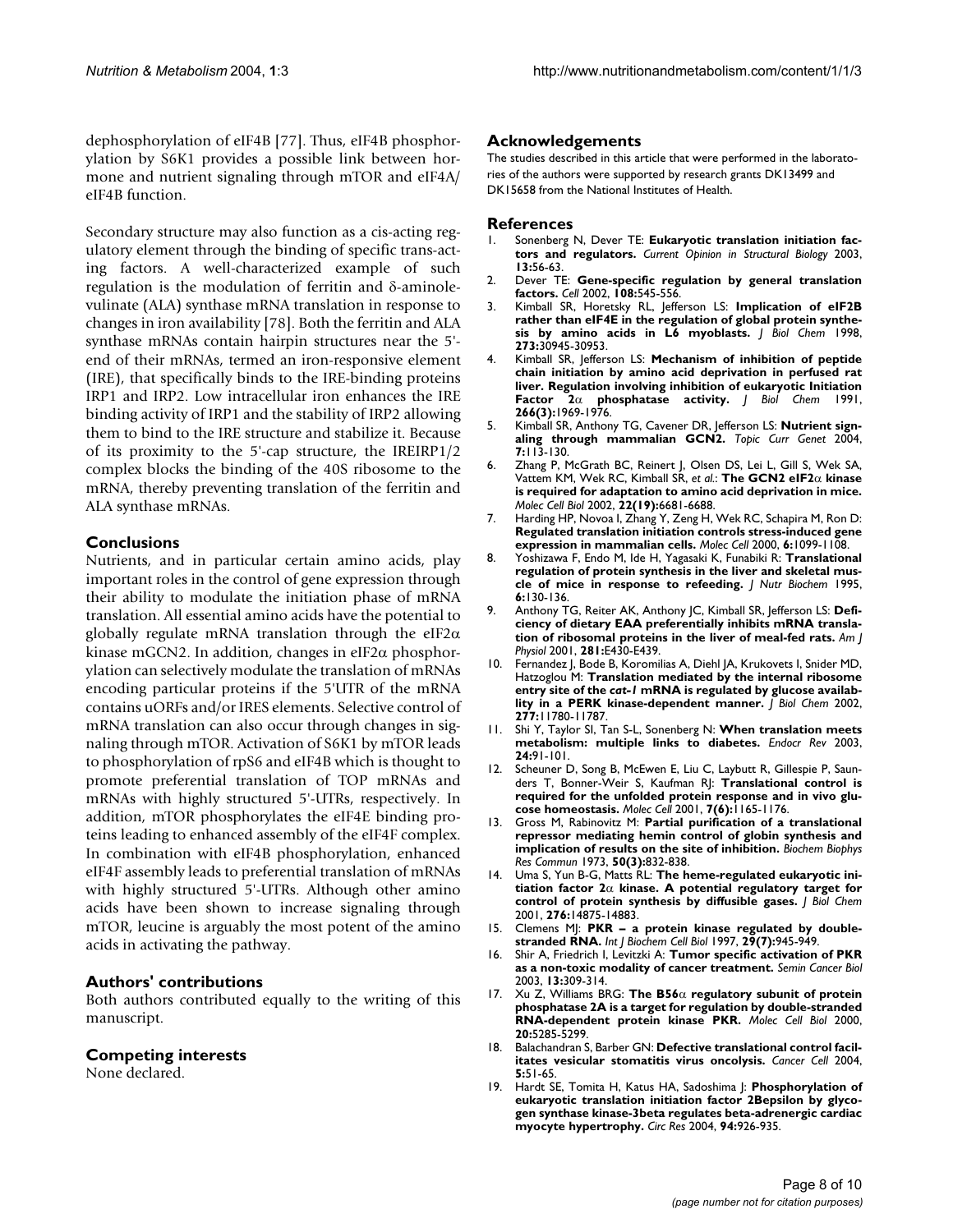- 20. Singh LP, Denslow ND, Wahba AJ: **[Modulation of rabbit reticulo](http://www.ncbi.nlm.nih.gov/entrez/query.fcgi?cmd=Retrieve&db=PubMed&dopt=Abstract&list_uids=10.1021/bi9522099)[cyte guanine nucleotide exchange factor activity by casein](http://www.ncbi.nlm.nih.gov/entrez/query.fcgi?cmd=Retrieve&db=PubMed&dopt=Abstract&list_uids=10.1021/bi9522099) [kinases 1 and 2 and glycogen synthase kinase 3](http://www.ncbi.nlm.nih.gov/entrez/query.fcgi?cmd=Retrieve&db=PubMed&dopt=Abstract&list_uids=10.1021/bi9522099)[.](http://www.ncbi.nlm.nih.gov/entrez/query.fcgi?cmd=Retrieve&db=PubMed&dopt=Abstract&list_uids=8605155)** *Biochemistry* 1996, **35:**3206-3212.
- 21. Singh LP, Aroor AR, Wahba AJ: **[Phosphorylation of the guanine](http://www.ncbi.nlm.nih.gov/entrez/query.fcgi?cmd=Retrieve&db=PubMed&dopt=Abstract&list_uids=8049218) nucleotide exchange factor and eukaryotic initiation factor 2 [by casein kinase II regulates guanine nucleotide binding and](http://www.ncbi.nlm.nih.gov/entrez/query.fcgi?cmd=Retrieve&db=PubMed&dopt=Abstract&list_uids=8049218) [GDP/GTP exchange.](http://www.ncbi.nlm.nih.gov/entrez/query.fcgi?cmd=Retrieve&db=PubMed&dopt=Abstract&list_uids=8049218)** *Biochemistry* 1994, **33:**9152-9157.
- 22. Oldfield S, Proud CG: **[Purification, phosphorylation and control](http://www.ncbi.nlm.nih.gov/entrez/query.fcgi?cmd=Retrieve&db=PubMed&dopt=Abstract&list_uids=1511690) [of the guanine-nucleotide-exchange factor from rabbit retic](http://www.ncbi.nlm.nih.gov/entrez/query.fcgi?cmd=Retrieve&db=PubMed&dopt=Abstract&list_uids=1511690)[ulocyte lysates.](http://www.ncbi.nlm.nih.gov/entrez/query.fcgi?cmd=Retrieve&db=PubMed&dopt=Abstract&list_uids=1511690)** *Eur J Biochem* 1992, **208:**73-81.
- 23. Wang X, Janmaat M, Beugnet A, Paulin FE, Proud CG: **[Evidence that](http://www.ncbi.nlm.nih.gov/entrez/query.fcgi?cmd=Retrieve&db=PubMed&dopt=Abstract&list_uids=10.1042/BJ20020677) [the dephosphorylation of Ser\(535\) in the epsilon-subunit of](http://www.ncbi.nlm.nih.gov/entrez/query.fcgi?cmd=Retrieve&db=PubMed&dopt=Abstract&list_uids=10.1042/BJ20020677) eukaryotic initiation factor (eIF) 2B is insufficient for the [activation of eIF2B by insulin](http://www.ncbi.nlm.nih.gov/entrez/query.fcgi?cmd=Retrieve&db=PubMed&dopt=Abstract&list_uids=10.1042/BJ20020677)[.](http://www.ncbi.nlm.nih.gov/entrez/query.fcgi?cmd=Retrieve&db=PubMed&dopt=Abstract&list_uids=12133000)** *Biochem J* 2002, **367(Pt 2):**475-481.
- 24. Brunn GJ, Hudson CC, Sekulic A, Williams JM, Hosoi H, Houghton PJ, Lawrence JC, Abraham RT: **[Phosphorylation of the translational](http://www.ncbi.nlm.nih.gov/entrez/query.fcgi?cmd=Retrieve&db=PubMed&dopt=Abstract&list_uids=10.1126/science.277.5322.99) [repressor PHAS-I by the mammalian target of rapamycin](http://www.ncbi.nlm.nih.gov/entrez/query.fcgi?cmd=Retrieve&db=PubMed&dopt=Abstract&list_uids=10.1126/science.277.5322.99)[.](http://www.ncbi.nlm.nih.gov/entrez/query.fcgi?cmd=Retrieve&db=PubMed&dopt=Abstract&list_uids=9204908)** *Science* 1997, **277:**99-101.
- 25. Graves LM, Bornfeldt KE, Argast GM, Krebs EG, Kong X, Lin TA, Lawrence JC: **[cAMP- and rapamycin-sensitive regulation of the](http://www.ncbi.nlm.nih.gov/entrez/query.fcgi?cmd=Retrieve&db=PubMed&dopt=Abstract&list_uids=41311) [association of eukaryotic initiation factor 4E and the transla](http://www.ncbi.nlm.nih.gov/entrez/query.fcgi?cmd=Retrieve&db=PubMed&dopt=Abstract&list_uids=41311)[tional regulator PHAS-I in aortic smooth muscle cells](http://www.ncbi.nlm.nih.gov/entrez/query.fcgi?cmd=Retrieve&db=PubMed&dopt=Abstract&list_uids=41311)[.](http://www.ncbi.nlm.nih.gov/entrez/query.fcgi?cmd=Retrieve&db=PubMed&dopt=Abstract&list_uids=7638171)** *Proc Natl Acad Sci USA* 1995, **92:**7222-7226.
- 26. Lin T-A, Lawrence JC: **[Control of the translational regulators](http://www.ncbi.nlm.nih.gov/entrez/query.fcgi?cmd=Retrieve&db=PubMed&dopt=Abstract&list_uids=10.1074/jbc.271.47.30199) [PHAS-I and PHAS-II by insulin and cAMP in 3T3-L1](http://www.ncbi.nlm.nih.gov/entrez/query.fcgi?cmd=Retrieve&db=PubMed&dopt=Abstract&list_uids=10.1074/jbc.271.47.30199) [adipocytes](http://www.ncbi.nlm.nih.gov/entrez/query.fcgi?cmd=Retrieve&db=PubMed&dopt=Abstract&list_uids=10.1074/jbc.271.47.30199)[.](http://www.ncbi.nlm.nih.gov/entrez/query.fcgi?cmd=Retrieve&db=PubMed&dopt=Abstract&list_uids=8939971)** *J Biol Chem* 1996, **271(47):**30199-30204.
- 27. Scott PH, Lawrence JC: **[Attenuation of mammalian target of](http://www.ncbi.nlm.nih.gov/entrez/query.fcgi?cmd=Retrieve&db=PubMed&dopt=Abstract&list_uids=10.1074/jbc.273.51.34496) [rapamycin activity by increased cAMP in 3T3-L1 adipocytes](http://www.ncbi.nlm.nih.gov/entrez/query.fcgi?cmd=Retrieve&db=PubMed&dopt=Abstract&list_uids=10.1074/jbc.273.51.34496)[.](http://www.ncbi.nlm.nih.gov/entrez/query.fcgi?cmd=Retrieve&db=PubMed&dopt=Abstract&list_uids=9852118)** *J Biol Chem* 1998, **273(51):**34496-34501.
- 28. Bolster DR, Crozier SJ, Kimball SR, Jefferson LS: **[AMP-activated](http://www.ncbi.nlm.nih.gov/entrez/query.fcgi?cmd=Retrieve&db=PubMed&dopt=Abstract&list_uids=10.1074/jbc.C200171200) [protein kinase suppresses protein synthesis in rat skeletal](http://www.ncbi.nlm.nih.gov/entrez/query.fcgi?cmd=Retrieve&db=PubMed&dopt=Abstract&list_uids=10.1074/jbc.C200171200) muscle through down-regulated mammalian target of [rapamycin \(mTOR\) signaling](http://www.ncbi.nlm.nih.gov/entrez/query.fcgi?cmd=Retrieve&db=PubMed&dopt=Abstract&list_uids=10.1074/jbc.C200171200)[.](http://www.ncbi.nlm.nih.gov/entrez/query.fcgi?cmd=Retrieve&db=PubMed&dopt=Abstract&list_uids=11997383)** *J Biol Chem* 2002, **277(27):**23977-23980.
- Dubbelhuis PF, Meijer AJ: [Hepatic amino acid-dependent signal](http://www.ncbi.nlm.nih.gov/entrez/query.fcgi?cmd=Retrieve&db=PubMed&dopt=Abstract&list_uids=10.1016/S0014-5793(02)02815-6)**[ing is under the control of AMP-dependent protein kinase](http://www.ncbi.nlm.nih.gov/entrez/query.fcgi?cmd=Retrieve&db=PubMed&dopt=Abstract&list_uids=10.1016/S0014-5793(02)02815-6)[.](http://www.ncbi.nlm.nih.gov/entrez/query.fcgi?cmd=Retrieve&db=PubMed&dopt=Abstract&list_uids=12067722)** *FEBS Lett* 2002, **521(1–3):**39-42.
- 30. Krause U, Bertrand L, Hue L: **[Control of p70 ribosomal protein](http://www.ncbi.nlm.nih.gov/entrez/query.fcgi?cmd=Retrieve&db=PubMed&dopt=Abstract&list_uids=10.1046/j.1432-1033.2002.03074.x) [S6 kinase and acetyl-CoA carboxylase by AMP-activated](http://www.ncbi.nlm.nih.gov/entrez/query.fcgi?cmd=Retrieve&db=PubMed&dopt=Abstract&list_uids=10.1046/j.1432-1033.2002.03074.x) protein kinase and protein phosphatases in isolated [hepatocytes](http://www.ncbi.nlm.nih.gov/entrez/query.fcgi?cmd=Retrieve&db=PubMed&dopt=Abstract&list_uids=10.1046/j.1432-1033.2002.03074.x)[.](http://www.ncbi.nlm.nih.gov/entrez/query.fcgi?cmd=Retrieve&db=PubMed&dopt=Abstract&list_uids=12153572)** *Eur J Biochem* 2002, **269(15):**3751-3759.
- 31. Kwiatkowski DJ: **[Rhebbing up mTOR. New insights on TSC1](http://www.ncbi.nlm.nih.gov/entrez/query.fcgi?cmd=Retrieve&db=PubMed&dopt=Abstract&list_uids=14614311) [and TSC2, and the pathogenesis of tuberous sclerosis.](http://www.ncbi.nlm.nih.gov/entrez/query.fcgi?cmd=Retrieve&db=PubMed&dopt=Abstract&list_uids=14614311)** *Cancer Biol Ther* 2003, **2:**471-476.
- 32. Li Y, Corradetti MN, Inoki K, Guan K-L: **[TSC2: filling the GAP in](http://www.ncbi.nlm.nih.gov/entrez/query.fcgi?cmd=Retrieve&db=PubMed&dopt=Abstract&list_uids=10.1016/j.tibs.2003.11.007) [the mTOR signaling pathway](http://www.ncbi.nlm.nih.gov/entrez/query.fcgi?cmd=Retrieve&db=PubMed&dopt=Abstract&list_uids=10.1016/j.tibs.2003.11.007)[.](http://www.ncbi.nlm.nih.gov/entrez/query.fcgi?cmd=Retrieve&db=PubMed&dopt=Abstract&list_uids=14729330)** *Trends Biochem Sci* 2004, **29:**32-38.
- 33. Kim D-H, Sarbassov DD, Ali SM, King JE, Latek RR, Erdjument-Bromage H, Tempst P, Sabatini DM: **[mTOR interacts with raptor to](http://www.ncbi.nlm.nih.gov/entrez/query.fcgi?cmd=Retrieve&db=PubMed&dopt=Abstract&list_uids=10.1016/S0092-8674(02)00808-5) [form a nutrient-sensitive complex that signals to the cell](http://www.ncbi.nlm.nih.gov/entrez/query.fcgi?cmd=Retrieve&db=PubMed&dopt=Abstract&list_uids=10.1016/S0092-8674(02)00808-5) [growth machinery](http://www.ncbi.nlm.nih.gov/entrez/query.fcgi?cmd=Retrieve&db=PubMed&dopt=Abstract&list_uids=10.1016/S0092-8674(02)00808-5)[.](http://www.ncbi.nlm.nih.gov/entrez/query.fcgi?cmd=Retrieve&db=PubMed&dopt=Abstract&list_uids=12150925)** *Cell* 2002, **110:**163-175.
- 34. Kim D-H, Sarbassov DD, Ali SM, Latek RR, Guntur KVP, Erdjument-Bromage H, Tempst P, Sabatini D: **G**β**[L, a positive regulator of](http://www.ncbi.nlm.nih.gov/entrez/query.fcgi?cmd=Retrieve&db=PubMed&dopt=Abstract&list_uids=10.1016/S1097-2765(03)00114-X) [the rapamycin-sensitive pathway required for the nutrient](http://www.ncbi.nlm.nih.gov/entrez/query.fcgi?cmd=Retrieve&db=PubMed&dopt=Abstract&list_uids=10.1016/S1097-2765(03)00114-X)[sensitive interaction between raptor and mTOR](http://www.ncbi.nlm.nih.gov/entrez/query.fcgi?cmd=Retrieve&db=PubMed&dopt=Abstract&list_uids=10.1016/S1097-2765(03)00114-X)[.](http://www.ncbi.nlm.nih.gov/entrez/query.fcgi?cmd=Retrieve&db=PubMed&dopt=Abstract&list_uids=12718876)** *Molec Cell* 2003, **11:**895-904.
- 35. Hara K, Maruki Y, Long X, Yoshino K-i, Oshiro N, Hidayat S, Tokunaga C, Avruch J, Yonezawa K: **[Raptor, a binding partner of tar](http://www.ncbi.nlm.nih.gov/entrez/query.fcgi?cmd=Retrieve&db=PubMed&dopt=Abstract&list_uids=10.1016/S0092-8674(02)00833-4)[get of rapamycin \(mTOR\), mediates TOR action](http://www.ncbi.nlm.nih.gov/entrez/query.fcgi?cmd=Retrieve&db=PubMed&dopt=Abstract&list_uids=10.1016/S0092-8674(02)00833-4)[.](http://www.ncbi.nlm.nih.gov/entrez/query.fcgi?cmd=Retrieve&db=PubMed&dopt=Abstract&list_uids=12150926)** *Cell* 2002, **110:**177-189.
- 36. Manning BD, Cantley LC: **[Rheb fills a GAP between TSC and](http://www.ncbi.nlm.nih.gov/entrez/query.fcgi?cmd=Retrieve&db=PubMed&dopt=Abstract&list_uids=10.1016/j.tibs.2003.09.003) [TOR](http://www.ncbi.nlm.nih.gov/entrez/query.fcgi?cmd=Retrieve&db=PubMed&dopt=Abstract&list_uids=10.1016/j.tibs.2003.09.003)[.](http://www.ncbi.nlm.nih.gov/entrez/query.fcgi?cmd=Retrieve&db=PubMed&dopt=Abstract&list_uids=14607085)** *Trends Biochem Sci* 2003, **28:**573-575.
- Garami A, Zwartkruis FJT, Nobukuni T, Joaquin M, Roccio M, Stocker H, Kozma SC, Hafen E, Bos JL, Thomas G: **[Insulin activation of](http://www.ncbi.nlm.nih.gov/entrez/query.fcgi?cmd=Retrieve&db=PubMed&dopt=Abstract&list_uids=10.1016/S1097-2765(03)00220-X) [Rheb, a mediator of mTOR/S6K/4E-BP1 signaling, is inhib](http://www.ncbi.nlm.nih.gov/entrez/query.fcgi?cmd=Retrieve&db=PubMed&dopt=Abstract&list_uids=10.1016/S1097-2765(03)00220-X)[ited by TSC1 and 2](http://www.ncbi.nlm.nih.gov/entrez/query.fcgi?cmd=Retrieve&db=PubMed&dopt=Abstract&list_uids=10.1016/S1097-2765(03)00220-X)[.](http://www.ncbi.nlm.nih.gov/entrez/query.fcgi?cmd=Retrieve&db=PubMed&dopt=Abstract&list_uids=12820960)** *Molec Cell* 2003, **11:**1457-1466.
- 38. Inoki K, Li Y, Xu T, Guan K-L: **[Rheb GTPase is a direct target of](http://www.ncbi.nlm.nih.gov/entrez/query.fcgi?cmd=Retrieve&db=PubMed&dopt=Abstract&list_uids=196227) [TSC2 GAP activity and regulates mTOR signaling](http://www.ncbi.nlm.nih.gov/entrez/query.fcgi?cmd=Retrieve&db=PubMed&dopt=Abstract&list_uids=196227)[.](http://www.ncbi.nlm.nih.gov/entrez/query.fcgi?cmd=Retrieve&db=PubMed&dopt=Abstract&list_uids=10.1101/gad.1110003)** *Genes Develop* 2003, **17(15):**1829-1834.
- 39. Krymskaya VP: **[Tumour suppressors hamatin and tuberin:](http://www.ncbi.nlm.nih.gov/entrez/query.fcgi?cmd=Retrieve&db=PubMed&dopt=Abstract&list_uids=12781866) [intracellular signalling.](http://www.ncbi.nlm.nih.gov/entrez/query.fcgi?cmd=Retrieve&db=PubMed&dopt=Abstract&list_uids=12781866)** *Cell Signalling* 2003, **15:**729-739.
- Kwiatkowski DJ: [Tuberous sclerosis: from tubers to mTOR](http://www.ncbi.nlm.nih.gov/entrez/query.fcgi?cmd=Retrieve&db=PubMed&dopt=Abstract&list_uids=12556239)[.](http://www.ncbi.nlm.nih.gov/entrez/query.fcgi?cmd=Retrieve&db=PubMed&dopt=Abstract&list_uids=10.1046/j.1469-1809.2003.00012.x) *Ann Hum Genet* 2003, **67:**87-96.
- 41. Marygold SJ, Leevers SJ: **[Growth signaling: TSC takes its place](http://www.ncbi.nlm.nih.gov/entrez/query.fcgi?cmd=Retrieve&db=PubMed&dopt=Abstract&list_uids=10.1016/S0960-9822(02)01294-0)[.](http://www.ncbi.nlm.nih.gov/entrez/query.fcgi?cmd=Retrieve&db=PubMed&dopt=Abstract&list_uids=12445406)** *Curr Biol* 2002, **12:**R785-R787.
- 42. McManus El, Alessi DR: TSCI-TSC2: A complex tale of PKB**[mediated S6K regulation](http://www.ncbi.nlm.nih.gov/entrez/query.fcgi?cmd=Retrieve&db=PubMed&dopt=Abstract&list_uids=10.1038/ncb0902-e214)[.](http://www.ncbi.nlm.nih.gov/entrez/query.fcgi?cmd=Retrieve&db=PubMed&dopt=Abstract&list_uids=12205484)** *Nature Cell Biol* 2002, **4:**E214-E216.
- 43. Sampson JR: **[TSC1 and TSC2: genes that are mutated in the](http://www.ncbi.nlm.nih.gov/entrez/query.fcgi?cmd=Retrieve&db=PubMed&dopt=Abstract&list_uids=10.1042/BST0310592) [human genetic disorder tuberous sclerosis](http://www.ncbi.nlm.nih.gov/entrez/query.fcgi?cmd=Retrieve&db=PubMed&dopt=Abstract&list_uids=10.1042/BST0310592)[.](http://www.ncbi.nlm.nih.gov/entrez/query.fcgi?cmd=Retrieve&db=PubMed&dopt=Abstract&list_uids=12773162)** *Biochem Soc Trans* 2003, **31:**592-596.
- 44. Gao X, Pan D: **[TSC1 and TSC2 tumor suppressors antagonize](http://www.ncbi.nlm.nih.gov/entrez/query.fcgi?cmd=Retrieve&db=PubMed&dopt=Abstract&list_uids=10.1101/gad.901101) [insulin signaling in cell growth](http://www.ncbi.nlm.nih.gov/entrez/query.fcgi?cmd=Retrieve&db=PubMed&dopt=Abstract&list_uids=10.1101/gad.901101)[.](http://www.ncbi.nlm.nih.gov/entrez/query.fcgi?cmd=Retrieve&db=PubMed&dopt=Abstract&list_uids=11390358)** *Genes Develop* 2001, **15(11):**1383-1392.
- 45. Potter CJ, Huang H, Xu T: **[Drosophila Tsc1 functions with Tsc2](http://www.ncbi.nlm.nih.gov/entrez/query.fcgi?cmd=Retrieve&db=PubMed&dopt=Abstract&list_uids=10.1016/S0092-8674(01)00333-6) [to antagonize insulin signaling in regulating cell growth, cell](http://www.ncbi.nlm.nih.gov/entrez/query.fcgi?cmd=Retrieve&db=PubMed&dopt=Abstract&list_uids=10.1016/S0092-8674(01)00333-6) [proliferation, and organ size](http://www.ncbi.nlm.nih.gov/entrez/query.fcgi?cmd=Retrieve&db=PubMed&dopt=Abstract&list_uids=10.1016/S0092-8674(01)00333-6)[.](http://www.ncbi.nlm.nih.gov/entrez/query.fcgi?cmd=Retrieve&db=PubMed&dopt=Abstract&list_uids=11348592)** *Cell* 2001, **105(3):**357-368.
- 46. Tapon N, Ito N, Dickson BJ, Treisman JE, Hariharan IK: **[The Dro](http://www.ncbi.nlm.nih.gov/entrez/query.fcgi?cmd=Retrieve&db=PubMed&dopt=Abstract&list_uids=10.1016/S0092-8674(01)00332-4)[sophila tuberous sclerosis complex gene homologs restrict](http://www.ncbi.nlm.nih.gov/entrez/query.fcgi?cmd=Retrieve&db=PubMed&dopt=Abstract&list_uids=10.1016/S0092-8674(01)00332-4) [cell growth and cell proliferation](http://www.ncbi.nlm.nih.gov/entrez/query.fcgi?cmd=Retrieve&db=PubMed&dopt=Abstract&list_uids=10.1016/S0092-8674(01)00332-4)[.](http://www.ncbi.nlm.nih.gov/entrez/query.fcgi?cmd=Retrieve&db=PubMed&dopt=Abstract&list_uids=11348591)** *Cell* 2001, **105(3):**345-355.
- 47. Gao X, Zhang Y, Arrazola P, Hino O, Kobayashi T, Yeung RS, Ru B, Pan D: **[Tsc tumour suppressor proteins antagonize amino](http://www.ncbi.nlm.nih.gov/entrez/query.fcgi?cmd=Retrieve&db=PubMed&dopt=Abstract&list_uids=10.1038/ncb847) [acid-TOR signalling](http://www.ncbi.nlm.nih.gov/entrez/query.fcgi?cmd=Retrieve&db=PubMed&dopt=Abstract&list_uids=10.1038/ncb847)[.](http://www.ncbi.nlm.nih.gov/entrez/query.fcgi?cmd=Retrieve&db=PubMed&dopt=Abstract&list_uids=12172555)** *Nature Cell Biol* 2002, **4:**699-704.
- Tee AR, Fingar DC, Manning BD, Kwiatkowski DJ, Cantley LC, Blenis J: **[Tuberous sclerosis complex-1 and -2 gene products func](http://www.ncbi.nlm.nih.gov/entrez/query.fcgi?cmd=Retrieve&db=PubMed&dopt=Abstract&list_uids=129715)[tion together to inhibit mammalian target of rapamycin](http://www.ncbi.nlm.nih.gov/entrez/query.fcgi?cmd=Retrieve&db=PubMed&dopt=Abstract&list_uids=129715) [\(mTOR\)-mediated downstream signaling](http://www.ncbi.nlm.nih.gov/entrez/query.fcgi?cmd=Retrieve&db=PubMed&dopt=Abstract&list_uids=129715)[.](http://www.ncbi.nlm.nih.gov/entrez/query.fcgi?cmd=Retrieve&db=PubMed&dopt=Abstract&list_uids=10.1073/pnas.202476899)** *Proc Natl Acad Sci USA* 2002, **99:**13571-13576.
- 49. Zhang H, Cicchetti G, Onda H, Koon HB, Asrican K, Bajraszewski N, Vazquez F, Carpenter CL, Kwiatkowski DJ: **[Loss of Tsc1/Tsc2 acti](http://www.ncbi.nlm.nih.gov/entrez/query.fcgi?cmd=Retrieve&db=PubMed&dopt=Abstract&list_uids=213485)[vates mTOR and disrupts PI3K-Akt signaling through down](http://www.ncbi.nlm.nih.gov/entrez/query.fcgi?cmd=Retrieve&db=PubMed&dopt=Abstract&list_uids=213485)[regulation of PDGFR](http://www.ncbi.nlm.nih.gov/entrez/query.fcgi?cmd=Retrieve&db=PubMed&dopt=Abstract&list_uids=213485)[.](http://www.ncbi.nlm.nih.gov/entrez/query.fcgi?cmd=Retrieve&db=PubMed&dopt=Abstract&list_uids=10.1172/JCI200317222)** *J Clin Invest* 2003, **112(8):**1223-1233.
- Dan HC, Sun M, Yang L, Feldman RI, Sui X-M, Ou CC, Nellist M, Yeung RS, Halley DJJ, Nicosia SV, *et al.*: **[Phosphatidylinositol 3](http://www.ncbi.nlm.nih.gov/entrez/query.fcgi?cmd=Retrieve&db=PubMed&dopt=Abstract&list_uids=10.1074/jbc.M205838200) [kinase/Akt pathway regulates tuberous sclerosis tumor sup](http://www.ncbi.nlm.nih.gov/entrez/query.fcgi?cmd=Retrieve&db=PubMed&dopt=Abstract&list_uids=10.1074/jbc.M205838200)[pressor complex by phosphorylation of tuberin](http://www.ncbi.nlm.nih.gov/entrez/query.fcgi?cmd=Retrieve&db=PubMed&dopt=Abstract&list_uids=10.1074/jbc.M205838200)[.](http://www.ncbi.nlm.nih.gov/entrez/query.fcgi?cmd=Retrieve&db=PubMed&dopt=Abstract&list_uids=12167664)** *J Biol Chem* 2002, **277:**35364-35370.
- 51. Inoki K, Li Y, Zhu T, Wu J, Guan K-L: **[TSC2 is phosphorylated and](http://www.ncbi.nlm.nih.gov/entrez/query.fcgi?cmd=Retrieve&db=PubMed&dopt=Abstract&list_uids=10.1038/ncb839) [inhibited by Akt and suppresses mTOR signaling](http://www.ncbi.nlm.nih.gov/entrez/query.fcgi?cmd=Retrieve&db=PubMed&dopt=Abstract&list_uids=10.1038/ncb839)[.](http://www.ncbi.nlm.nih.gov/entrez/query.fcgi?cmd=Retrieve&db=PubMed&dopt=Abstract&list_uids=12172553)** *Nature Cell Biol* 2002, **4:**648-657.
- 52. Manning BD, Tee AR, Logsdon MN, Blenis J, Cantley LC: **[Identifica](http://www.ncbi.nlm.nih.gov/entrez/query.fcgi?cmd=Retrieve&db=PubMed&dopt=Abstract&list_uids=10.1016/S1097-2765(02)00568-3)tion of the tuberous sclerosis complex-2 tumor suppressor [gene product tuberin as a target of the phosphoinositide 3](http://www.ncbi.nlm.nih.gov/entrez/query.fcgi?cmd=Retrieve&db=PubMed&dopt=Abstract&list_uids=10.1016/S1097-2765(02)00568-3) [kinase/Akt pathway](http://www.ncbi.nlm.nih.gov/entrez/query.fcgi?cmd=Retrieve&db=PubMed&dopt=Abstract&list_uids=10.1016/S1097-2765(02)00568-3)[.](http://www.ncbi.nlm.nih.gov/entrez/query.fcgi?cmd=Retrieve&db=PubMed&dopt=Abstract&list_uids=12150915)** *Molec Cell* 2002, **10:**151-162.
- 53. Potter CJ, Pedraza LG, Xu T: **[Akt regulates growth by directly](http://www.ncbi.nlm.nih.gov/entrez/query.fcgi?cmd=Retrieve&db=PubMed&dopt=Abstract&list_uids=10.1038/ncb840) [phosphorylating Tsc2](http://www.ncbi.nlm.nih.gov/entrez/query.fcgi?cmd=Retrieve&db=PubMed&dopt=Abstract&list_uids=10.1038/ncb840)[.](http://www.ncbi.nlm.nih.gov/entrez/query.fcgi?cmd=Retrieve&db=PubMed&dopt=Abstract&list_uids=12172554)** *Nature Cell Biol* 2002, **4:**658-665.
- 54. Li Y, Inoki K, Vacratsis P, Guan K-L: **[The p38 and MK2 kinase cas](http://www.ncbi.nlm.nih.gov/entrez/query.fcgi?cmd=Retrieve&db=PubMed&dopt=Abstract&list_uids=10.1074/jbc.M300862200)[cade phosphorylates tuberin, the tuberous sclerosis 2 gene](http://www.ncbi.nlm.nih.gov/entrez/query.fcgi?cmd=Retrieve&db=PubMed&dopt=Abstract&list_uids=10.1074/jbc.M300862200) [product, and enhances its interaction with 14-3-3](http://www.ncbi.nlm.nih.gov/entrez/query.fcgi?cmd=Retrieve&db=PubMed&dopt=Abstract&list_uids=10.1074/jbc.M300862200)[.](http://www.ncbi.nlm.nih.gov/entrez/query.fcgi?cmd=Retrieve&db=PubMed&dopt=Abstract&list_uids=12582162)** *J Biol Chem* 2003, **278:**13663-13671.
- 55. Inoki K, Zhu T, Guan K-L: **[TSC2 mediates cellular energy](http://www.ncbi.nlm.nih.gov/entrez/query.fcgi?cmd=Retrieve&db=PubMed&dopt=Abstract&list_uids=10.1016/S0092-8674(03)00929-2) [response to control cell growth and survival](http://www.ncbi.nlm.nih.gov/entrez/query.fcgi?cmd=Retrieve&db=PubMed&dopt=Abstract&list_uids=10.1016/S0092-8674(03)00929-2)[.](http://www.ncbi.nlm.nih.gov/entrez/query.fcgi?cmd=Retrieve&db=PubMed&dopt=Abstract&list_uids=14651849)** *Cell* 2003, **115:**577-590.
- 56. Hawley SA, Boudeau J, Reid JL, Mustard KJ, Udd L, Makela TP, Alessi DR, Hardie DG: **Complexes between the LKB1 tumor suppressor, STRAD**α**/**β **and MO24**α**/**β **are upstream kinases in the AMP-activated protein kinase cascade.** [[http://jbiol.com/](http://jbiol.com/content/2/4/28) [content/2/4/28\]](http://jbiol.com/content/2/4/28).
- 57. Yoo LI, Chung DC, Yuan J: **[LKB1 A master tumour suppressor](http://www.ncbi.nlm.nih.gov/entrez/query.fcgi?cmd=Retrieve&db=PubMed&dopt=Abstract&list_uids=12094239) [of the small intestine and beyond](http://www.ncbi.nlm.nih.gov/entrez/query.fcgi?cmd=Retrieve&db=PubMed&dopt=Abstract&list_uids=12094239)[.](http://www.ncbi.nlm.nih.gov/entrez/query.fcgi?cmd=Retrieve&db=PubMed&dopt=Abstract&list_uids=10.1038/nrc843)** *Nat Rev Cancer* 2002, **2:**529-535.
- 58. Boudeau J, Sapkota GP, Alessi DR: **[LKB1, a protein kinase regu](http://www.ncbi.nlm.nih.gov/entrez/query.fcgi?cmd=Retrieve&db=PubMed&dopt=Abstract&list_uids=10.1016/S0014-5793(03)00642-2)[lating cell proliferation and polarity](http://www.ncbi.nlm.nih.gov/entrez/query.fcgi?cmd=Retrieve&db=PubMed&dopt=Abstract&list_uids=10.1016/S0014-5793(03)00642-2)[.](http://www.ncbi.nlm.nih.gov/entrez/query.fcgi?cmd=Retrieve&db=PubMed&dopt=Abstract&list_uids=12829253)** *FEBS Lett* 2003, **546:**159-165.
- 59. Baas AF, Boudeau J, Sapkota GP, Smit L, Medema R, Morrice NA, Alessi DR, Clevers HC: **[Activation of the tumour suppressor](http://www.ncbi.nlm.nih.gov/entrez/query.fcgi?cmd=Retrieve&db=PubMed&dopt=Abstract&list_uids=162144) [kinase LKB1 by the STE20-like pseudokinase STRAD](http://www.ncbi.nlm.nih.gov/entrez/query.fcgi?cmd=Retrieve&db=PubMed&dopt=Abstract&list_uids=162144)[.](http://www.ncbi.nlm.nih.gov/entrez/query.fcgi?cmd=Retrieve&db=PubMed&dopt=Abstract&list_uids=10.1093/emboj/cdg292)** *EMBO J* 2003, **22:**3062-3072.
- <span id="page-8-0"></span>Sapkota GP, Boudeau J, Deak M, Kieloch A, Morrice N, Alessi DR: **Identification and characterization of four novel phosphorylation sites (Ser31, Ser325, Thr336, and Thr366[\) on LKB1/](http://www.ncbi.nlm.nih.gov/entrez/query.fcgi?cmd=Retrieve&db=PubMed&dopt=Abstract&list_uids=10.1042/0264-6021:3620481) [STK11, the protein kinase mutated in Peutz-Jeghers cancer](http://www.ncbi.nlm.nih.gov/entrez/query.fcgi?cmd=Retrieve&db=PubMed&dopt=Abstract&list_uids=10.1042/0264-6021:3620481) [syndrome](http://www.ncbi.nlm.nih.gov/entrez/query.fcgi?cmd=Retrieve&db=PubMed&dopt=Abstract&list_uids=10.1042/0264-6021:3620481)[.](http://www.ncbi.nlm.nih.gov/entrez/query.fcgi?cmd=Retrieve&db=PubMed&dopt=Abstract&list_uids=11853558)** *Biochem J* 2002, **362:**481-490.
- Sapkota GP, Kieloch A, Lizcano JM, Lain S, Arthur JSC, Williams MR, Morrice N, Deak M, Alessi DR: **[Phosphorylation of the Protein](http://www.ncbi.nlm.nih.gov/entrez/query.fcgi?cmd=Retrieve&db=PubMed&dopt=Abstract&list_uids=10.1074/jbc.M009953200) Kinase Mutated in Peutz-Jeghers Cancer Syndrome, LKB1/ [STK11, at Ser431 by p90RSK and cAMP-dependent Protein](http://www.ncbi.nlm.nih.gov/entrez/query.fcgi?cmd=Retrieve&db=PubMed&dopt=Abstract&list_uids=10.1074/jbc.M009953200) Kinase, but Not Its Farnesylation at Cys433, Is Essential for [LKB1 to Suppress Cell Growth](http://www.ncbi.nlm.nih.gov/entrez/query.fcgi?cmd=Retrieve&db=PubMed&dopt=Abstract&list_uids=10.1074/jbc.M009953200)[.](http://www.ncbi.nlm.nih.gov/entrez/query.fcgi?cmd=Retrieve&db=PubMed&dopt=Abstract&list_uids=11297520)** *J Biol Chem* 2001, **276(22):**19469-19482.
- 62. Fernandez J, Yaman I, Merrick WC, Koromilas A, Wek RC, Sood R, Hensold J, Hatzoglou M: **Regulation of internal ribosome entry**